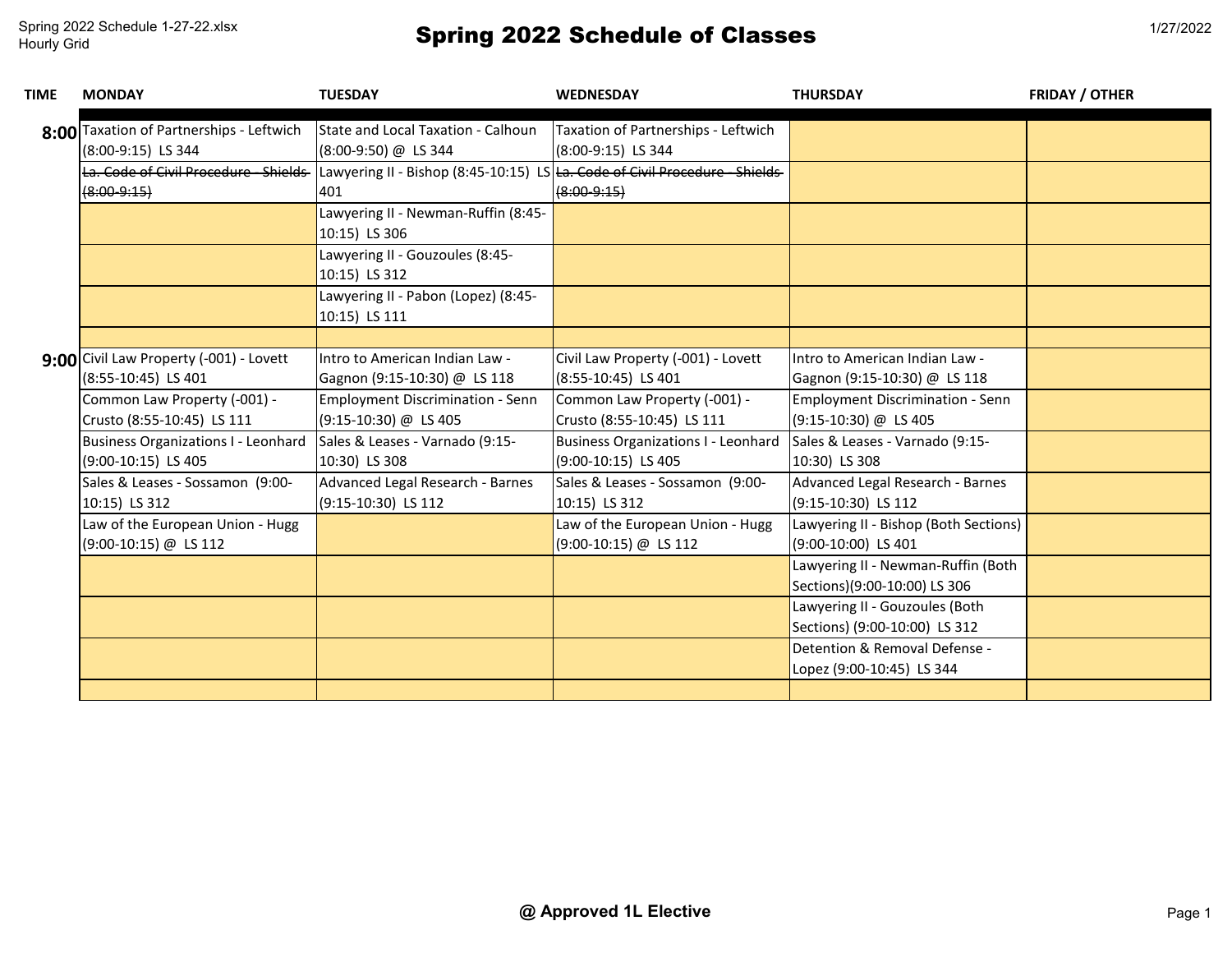| TIME | <b>MONDAY</b>                                                           | <b>TUESDAY</b>                                                                        | <b>WEDNESDAY</b>                                                  | <b>THURSDAY</b>                                                      | <b>FRIDAY / OTHER</b> |
|------|-------------------------------------------------------------------------|---------------------------------------------------------------------------------------|-------------------------------------------------------------------|----------------------------------------------------------------------|-----------------------|
|      | 10:00 Civil Law of Donations & Trusts -<br>Wallace (10:30-11:45) LS 308 | Lawyering II - Bishop (10:45-12:15)<br>LS 401                                         | Civil Law of Donations & Trusts -<br>Wallace (10:30-11:45) LS 308 |                                                                      |                       |
|      | Bar Prep II - Common Law - Tufts<br>(10:30-11:45) LS 112                | Lawyering II - Newman-Ruffin (10:45-Bar Prep II - Common Law - Tufts<br>12:15) LS 306 | (10:30-11:45) LS 112                                              |                                                                      |                       |
|      | Gender Law in Practice - Medina<br>(10:00-11:50) @ LS 306               | Lawyering II - Gouzoules (10:45-<br>12:15) LS 312                                     | Gender Law in Practice - Medina<br>$(10:55-11:45)$ @ LS 306       |                                                                      |                       |
|      |                                                                         | Lawyering II - Pabon (Lopez) (10:45-<br>12:15) LS 111                                 |                                                                   |                                                                      |                       |
|      |                                                                         | Lawyering II - Dawson (10:45-12:15)<br>LS 342                                         |                                                                   |                                                                      |                       |
|      |                                                                         | Lawyering II - Harges (10:45-12:15)<br>LS 344                                         |                                                                   |                                                                      |                       |
|      |                                                                         | Entrepreneurship - Drury (10:40-<br>12:30) LS 118                                     |                                                                   |                                                                      |                       |
|      |                                                                         |                                                                                       |                                                                   |                                                                      |                       |
|      | 11:00 Civil Procedure II - Algero (11:00-<br>11:50) LS 111              | Con Crim Pro - Shoebotham (online<br>11:00-12:15) @                                   | Civil Procedure II - Algero (11:00-<br>11:50) LS 111              | Con Crim Pro - Shoebotham (online<br>11:00-12:15) @                  |                       |
|      | Civil Procedure II (-002) - Szalai<br>(11:00-11:50) LS 405              | First Amendment - Garda (11:00-<br>12:15) @ LS 112                                    | Civil Procedure II (-002) - Szalai<br>(11:00-11:50) LS 405        | First Amendment - Garda (11:00-<br>12:15) @ LS 112                   |                       |
|      |                                                                         | Security Rights - Davrados (11:00-<br>12:15) LS 405                                   |                                                                   | Security Rights - Davrados (11:00-<br>12:15) LS 405                  |                       |
|      |                                                                         | Conflict of Laws - Viator (11:00-<br>12:15                                            |                                                                   | Conflict of Laws - Viator (11:00-<br>12:15                           |                       |
|      |                                                                         |                                                                                       |                                                                   | Lawyering II - Pabon (Lopez) (Both<br>Sections) (11:00-12:00) LS 111 |                       |
|      |                                                                         |                                                                                       |                                                                   | Lawyering II - Dawson (11:00-12:00)<br>LS 342                        |                       |
|      |                                                                         |                                                                                       |                                                                   | Lawyering II - Harges (11:00-12:00)<br>LS 344                        |                       |
|      |                                                                         |                                                                                       |                                                                   |                                                                      |                       |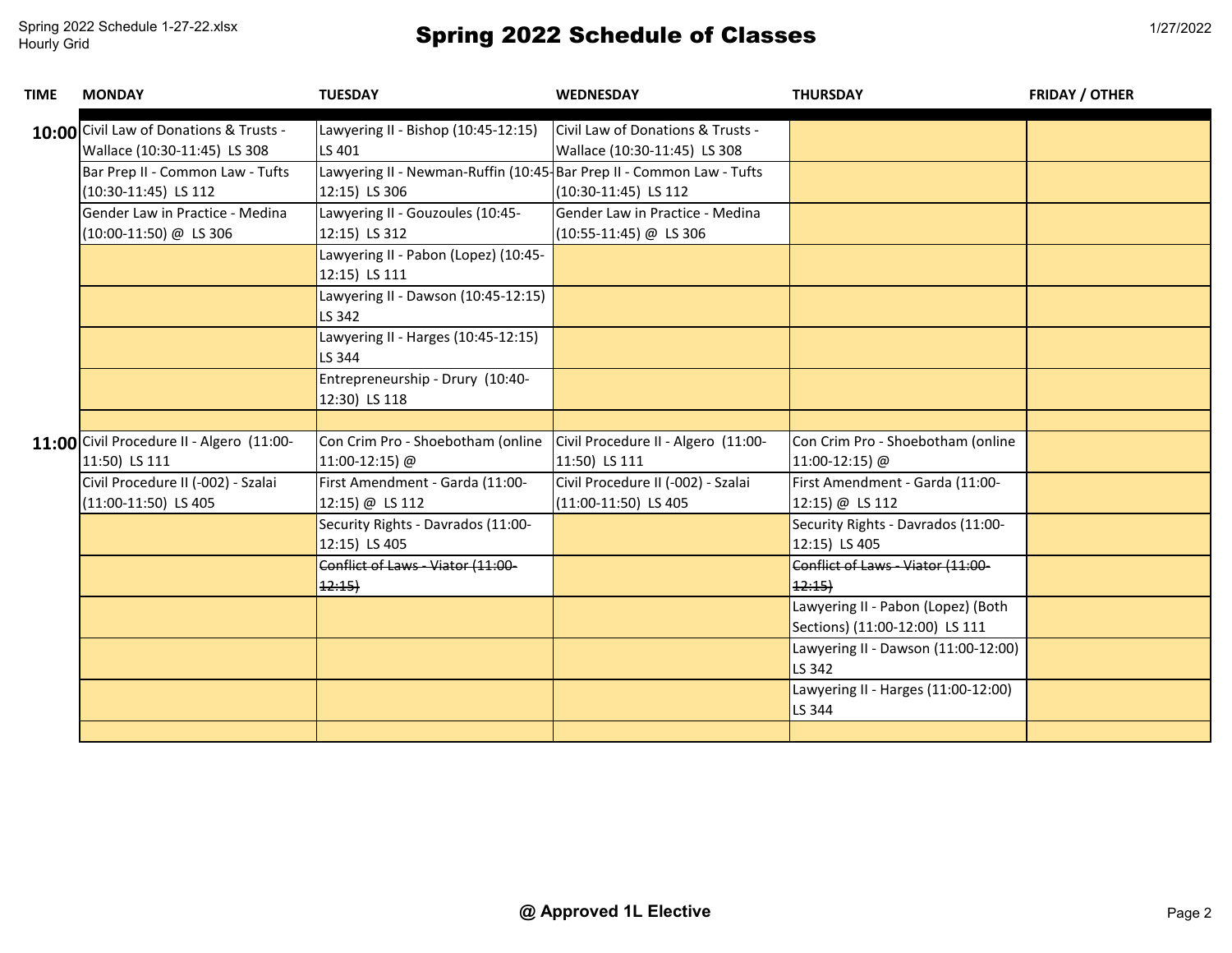| TIME | <b>MONDAY</b>                                 | <b>TUESDAY</b>                        | <b>WEDNESDAY</b>                         | <b>THURSDAY</b>                       | <b>FRIDAY / OTHER</b>       |
|------|-----------------------------------------------|---------------------------------------|------------------------------------------|---------------------------------------|-----------------------------|
|      | 12:00 Bar Prep II - Civil Law - Snyder (12:00 |                                       | Bar Prep II - Civil Law - Snyder (12:00- |                                       |                             |
|      | 1:15) LS 312                                  |                                       | 1:15) LS 312                             |                                       |                             |
|      | Civil Procedure II (-003) - Szalai            |                                       | Civil Procedure II (-003) - Szalai       |                                       |                             |
|      | (12:00-12:50) LS 405                          |                                       | (12:00-12:50) LS 405                     |                                       |                             |
|      | Con Crim Pro - Ciolino (12:00-1:15)           |                                       | Con Crim Pro - Ciolino (12:00-1:15)      |                                       |                             |
|      | @ LS 308                                      |                                       | @ LS 308                                 |                                       |                             |
|      | Env. Law Seminar: Climate in the              |                                       | Law & Technology Seminar - Blevins       |                                       |                             |
|      | Courts - Sokol (12:00-1:50) LS 344            |                                       | (12:00-1:50) LS 344                      |                                       |                             |
|      |                                               |                                       |                                          |                                       |                             |
|      | 1:00 Civil Law Property (-002) - Lovett       |                                       | Civil Law Property (-002) - Lovett       | Academic Ext. (All Sections) (1:00-   |                             |
|      | $(1:00-2:50)$ LS 401                          |                                       | $(1:00-2:50)$ LS 401                     | 1:50) LS 312                          |                             |
|      | Common Law Property (-002) -                  |                                       | Common Law Property (-002) -             |                                       |                             |
|      | Crusto (1:00-2:50) LS 111                     |                                       | Crusto (1:00-2:50) LS 111                |                                       |                             |
|      | Courts in a Federal System - Moore            |                                       | Courts in a Federal System - Moore       |                                       |                             |
|      | $(1:30-2:45)$ LS 118                          |                                       | $(1:30-2:45)$ LS 118                     |                                       |                             |
|      | Obligations II - Sossamon (1:30-2:45)         |                                       | Obligations II - Sossamon (1:30-2:45)    |                                       |                             |
|      | LS 312                                        |                                       | LS 312                                   |                                       |                             |
|      | Contracts II - Senn (1:30-2:45)               |                                       | Contracts II - Senn (1:30-2:45)          |                                       |                             |
|      | LS 405                                        |                                       | LS 405                                   |                                       |                             |
|      | Healthcare Compliance - Koppel                |                                       | Healthcare Compliance - Koppel           |                                       |                             |
|      | $(1:30-2:45)$ @ LS 306                        |                                       | $(1:30-2:45)$ @ LS 306                   |                                       |                             |
|      |                                               |                                       |                                          |                                       |                             |
|      | 2:00 Natural Resources Law - Bryner           | Mediation & Arbitration - Harges      | Natural Resources Law - Bryner           | Mediation & Arbitration - Harges      | Natural Resources Law -     |
|      | (2:00-2:50 online) @                          | $(2:00-3:15)$ LS 112                  | (2:00-2:50 online) @                     | $(2:00-3:15)$ LS 112                  | Bryner (2:00-2:50 online) @ |
|      |                                               | Contracts II - Garda (2:00-3:15)      |                                          | Contracts II - Garda (2:00-3:15)      |                             |
|      |                                               | LS 111                                |                                          | LS 111                                |                             |
|      |                                               | Obligations II - Davrados (2:00-3:15) |                                          | Obligations II - Davrados (2:00-3:15) |                             |
|      |                                               | LS 405                                |                                          | LS 405                                |                             |
|      |                                               | Civil Law Donations & Trusts -        |                                          | Civil Law Donations & Trusts -        |                             |
|      |                                               | Varnado (2:00-3:15) LS 401            |                                          | Varnado (2:00-3:15) LS 401            |                             |
|      |                                               | La. Code of Civil Procedure -         |                                          | La. Code of Civil Procedure -         |                             |
|      |                                               | LeCesne (2:00-3:15) LS 306            |                                          | LeCesne (2:00-3:15) LS 306            |                             |
|      |                                               | <b>Admiralty Seminar: Marine</b>      |                                          | <b>Admiralty Seminar: Marine</b>      |                             |
|      |                                               | Insurance - Crais (2:00-3:15) LS 312  |                                          | Insurance - Crais (2:00-3:15) LS 312  |                             |
|      |                                               |                                       |                                          |                                       |                             |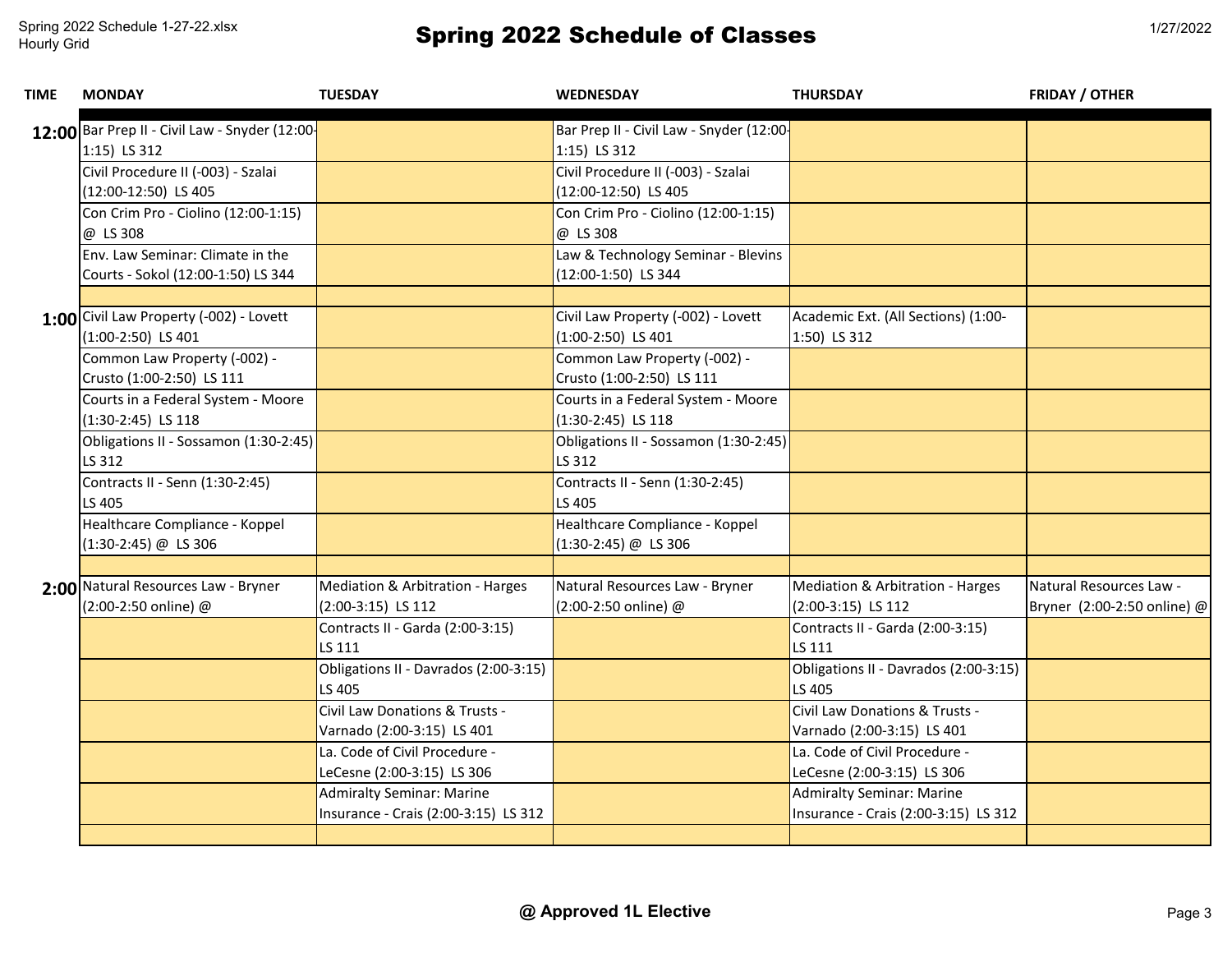| TIME | <b>MONDAY</b>                                                             | <b>TUESDAY</b>                                                  | <b>WEDNESDAY</b>                                                     | <b>THURSDAY</b>                                                 | <b>FRIDAY / OTHER</b> |
|------|---------------------------------------------------------------------------|-----------------------------------------------------------------|----------------------------------------------------------------------|-----------------------------------------------------------------|-----------------------|
|      | 3:00 Administrative Law - Blevins (3:00-<br>4:15) @ LS 405                | Torts II - Shoebotham (online 3:30-<br>4:20) $@$                | Administrative Law - Blevins (3:00-<br>4:15) @ LS 405                | Torts II - Shoebotham (online 3:30-<br>4:20) @                  |                       |
|      | Civil Law of Persons - Wallace (3:00-                                     | Con Crim Pro - Viator (3:30-4:45) @                             | Civil Law of Persons - Wallace (3:00-                                | Con Crim Pro - Viator (3:30-4:45) @                             |                       |
|      | 4:15) @ LS 401                                                            | LS 401                                                          | 4:15) @ LS 401                                                       | LS 401                                                          |                       |
|      | Secured Transactions - Leonhard<br>$(3:00-4:15)$ LS 112                   | <b>Business Organizations I - Drury</b><br>$(3:30-4:45)$ LS 405 | Secured Transactions - Leonhard<br>$(3:00-4:15)$ LS 112              | <b>Business Organizations I - Drury</b><br>$(3:30-4:45)$ LS 405 |                       |
|      | Torts II - Viator (3:00-3:50) @<br>LS 312                                 | Principles of Legal Analysis - Tufts<br>$(3:30-4:45)$ LS 306    | Torts II - Viator (3:00-3:50) @<br>LS 312                            | Principles of Legal Analysis - Tufts<br>$(3:30-4:45)$ LS 306    |                       |
|      | Immigration & Citizenship Law -<br>Medina (3:00-4:50) @ LS 306            | Principles of Legal Analysis - Snyder<br>$(3:30-4:45)$ LS 312   | Immigration & Citizenship Law -<br>Medina (3:00-3:50) @ LS 306       | Principles of Legal Analysis - Snyder<br>$(3:30-4:45)$ LS 312   |                       |
|      |                                                                           | Immigration Justice - Gasparian<br>(3:30-5:20) LS 118           |                                                                      | Law & Pov Sem: Social Justice -<br>Quigley (3:30-5:20) @ LS 111 |                       |
|      |                                                                           | Environmental Law & Policy Lab -<br>Cufone (3:30-5:20) LS 342   |                                                                      | Clinical Seminar (all sections) (3:30-<br>5:20                  |                       |
|      |                                                                           | Maritime Personal Injury - Haycraft<br>(3:30-6:20) LS 344       |                                                                      |                                                                 |                       |
|      |                                                                           |                                                                 |                                                                      |                                                                 |                       |
|      | 4:00 Sem. in Scholarly Writing - Law<br>Review - Sokol (4:30-5:45) LS 401 |                                                                 | Sem. in Scholarly Writing - Law<br>Review - Sokol (4:30-5:45) LS 401 |                                                                 |                       |
|      | Sem. in Scholarly Writing - JPIL -                                        |                                                                 | Sem. in Scholarly Writing - JPIL -                                   |                                                                 |                       |
|      | Garda (4:30-5:45) LS 118                                                  |                                                                 | Garda (4:30-5:45) LS 118                                             |                                                                 |                       |
|      | Sem. in Scholarly Writing - Maritime                                      |                                                                 | Sem. in Scholarly Writing - Maritime                                 |                                                                 |                       |
|      | Crais (4:30-5:45) LS 312                                                  |                                                                 | Crais (4:30-5:45) LS 312                                             |                                                                 |                       |
|      | Health Law II - Haynes / Meyer (4:30-                                     |                                                                 | Health Law II - Haynes / Meyer (4:30-                                |                                                                 |                       |
|      | 5:45) @ LS 342                                                            |                                                                 | 5:45) @ LS 342                                                       |                                                                 |                       |
|      | Income Taxation - Neilson (4:30-                                          |                                                                 | Income Taxation - Neilson (4:30-                                     |                                                                 |                       |
|      | 5:45) @ LS 344                                                            |                                                                 | 5:45) @ LS 344                                                       |                                                                 |                       |
|      |                                                                           |                                                                 | Elder & Disabled Law - Pailet /<br>Moragas (4:30-6:20) @ LS 306      |                                                                 |                       |
|      |                                                                           |                                                                 |                                                                      |                                                                 |                       |
|      |                                                                           |                                                                 |                                                                      |                                                                 |                       |